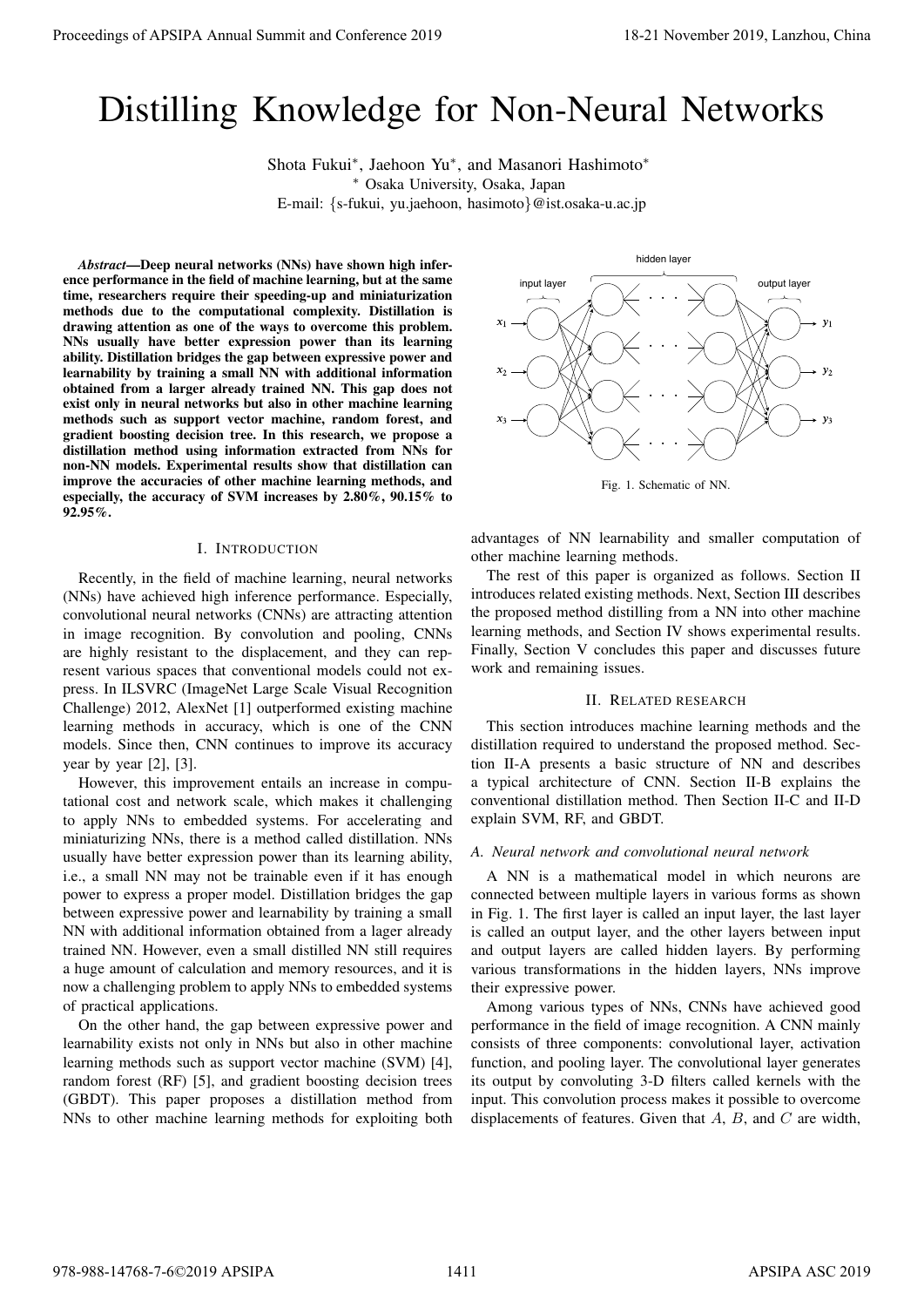

Fig. 2. Max pooling without overlap.

height, and depth of the *k*-th kernel, and *P*, *Q*, and *R* are width, height, and depth of output, the convolution process is expressed as the following (1):

$$
y_{p,q,r} = \sum_{a,b,c} w_{a,b,c}^{(k)} x_{p+a,q+b,c},
$$
 (1)

where  $x_{p,q,c}, y_{p,q,r}$  and  $w_{a,b,c}^{(k)}$  are a value at coordinate  $(p,q,c)$ of input **x**, a value at  $(p, q, r)$  of output **y**, and a value at  $(a, b, c)$  of *k*-th kernel, respectively.

The activation function nonlinearly transforms the output  $y_{p,q,r}$  of each neuron in convolutional layers into  $z_{p,q,r}$ , and it is the most important part contributing inference accuracy. In recent CNNs, rectified linear unit (ReLU) is the most widely used activation function:

$$
z_{p,q,r} = \max(0, y_{p,q,r}).
$$
\n(2)

The pooling layer shrinks the output  $z_{p,q,r}$  of the activation function while retaining important information. There are various types of pooling methods: max pooling, average pooling, and so on. Fig. 2 shows an example of 2*×*2 max pooling with a  $4 \times 4$  input. By extracting the maximum value from regions of interests, max pooling compresses the  $4 \times 4$  input space to  $2 \times 2$  and makes it possible to achieve high resistance against displacement and noise of extracted features [6].

## *B. Distillation*

Distillation [7] trains a smaller NN with the additional information obtained from a pretrained larger NN: the smaller and the larger NNs are called student and teacher models, respectively. In contrast to the conventional training process using only training datasets, distillation can provide detail information about the pretrained space of a teacher model and help a student model learn a similar space.

In distillation, temperature softmax plays an important role to transfer the information from a teacher model to a student model. Softmax function generally used in classification is defined as

$$
p_i = \frac{\exp(y_i)}{\sum_j \exp(y_j)},
$$
\n(3)

where  $y_i$  is the *i*-th value of the output layer, and  $p_i$  is the probability that the current input data belongs to *i*-th class. Here, a well-trained teacher model provides almost no additional information over its target label since its output through the softmax operation tends to be a one-hot vector. The temperature softmax function, on the other hand, smooths the



Fig. 3. An example of space division by SVM.

distribution of output and makes it easy to extract additional information. Temperature softmax is defined as

$$
p_i = \frac{\exp(y_i/T)}{\sum_j \exp(y_j/T)}.
$$
\n(4)

Note that temperature *T* is introduced as a new hyperparameter, and the probability distribution becomes smoother as the temperature *T* increases.

## *C. Support vector machine*

A SVM separates an input space by finding the maximum margin between two groups of data, where the data closest to the boundary are called support vectors. For example, given two groups of data shown in Fig. 3(a), a SVM divides them into two spaces as in Fig. 3(b), where two data pointed by arrows are support vectors. Even for spaces with nonlinear boundaries, a SVM can divide the spaces by mapping training data to high-dimensional feature spaces. The functions used for the conversion to a high dimensional feature space are called kernels. Representative kernels, a RBF kernel and a polynomial kernel are shown in (5) and (6):

$$
K_{\rm RBF}(\mathbf{x}, \mathbf{y}) = \exp(-\gamma \|\mathbf{x} - \mathbf{y}\|^2)
$$
 (5)

and

$$
K_{\text{po y}}(\mathbf{x}, \mathbf{y}) = (\gamma(\mathbf{x} \cdot \mathbf{y}) + r)^d, \tag{6}
$$

where  $\gamma$ , r, d are hyperparameters.

#### *D. Decision tree ensemble*

Decision Tree (DT) ensemble builds a classifier or a regressor consisting of multiple DTs, where each DT is a weak learner. Fig. 4 shows an example of a DT and the space partitioned by it. As the depth of a DT increases, the expression power improves. However, it also causes overfitting, and hence it is necessary to set an appropriate depth. Besides, DT ensemble further enhances the expression power by combining relatively shallow multiple DTs. This section briefly explains two types of DT ensembles: RF and GBDT.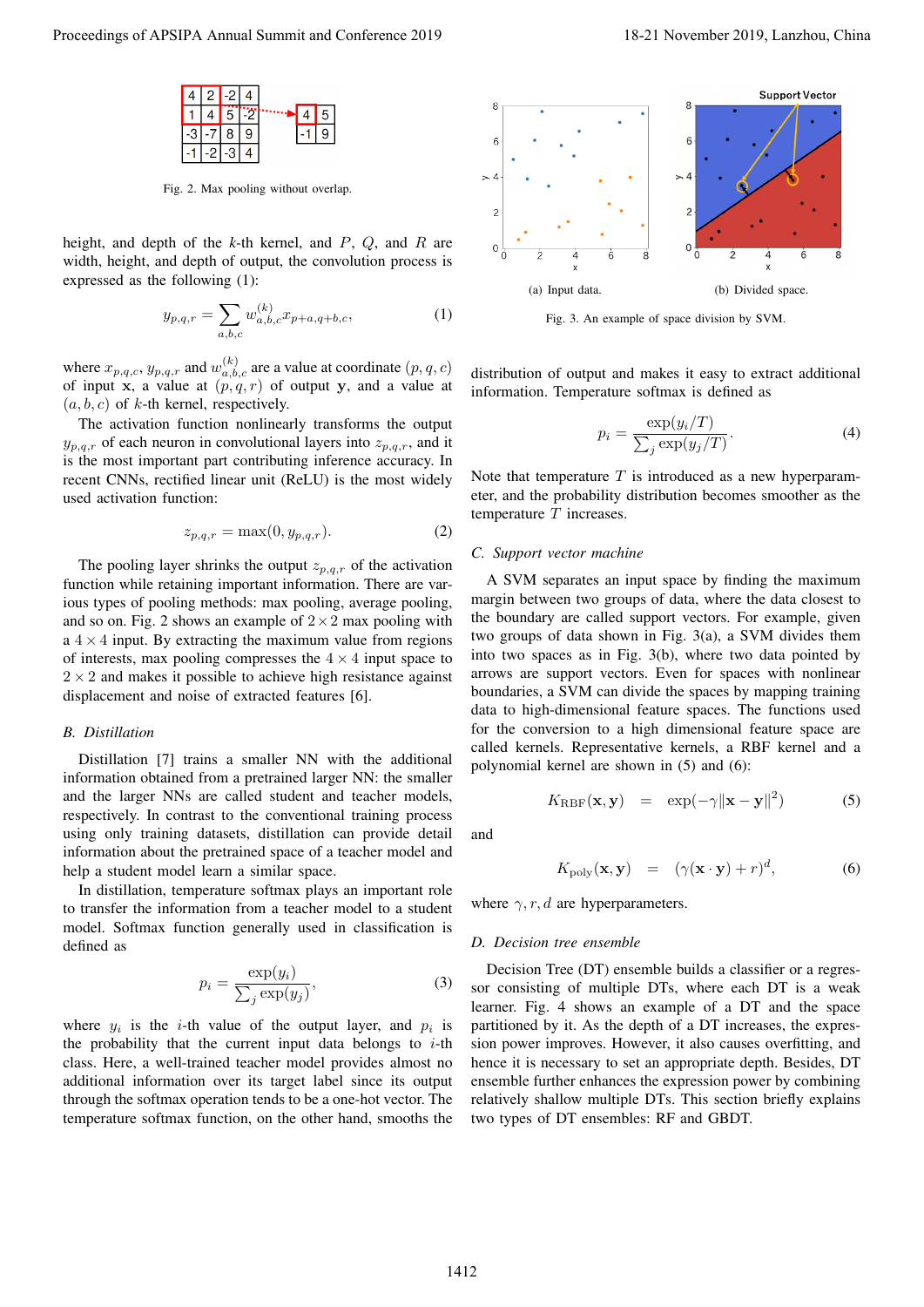

Fig. 4. Space represented by a DT.

*1) Random forest:* RFs train each DT with randomly sampled training data. This random sampling can avoid training similar trees since training data have diversity. Although a RF uses multiple DTs, it can operate faster than NN because each DT can be processed by comparison operation and they are much faster than multiply-accumulate operations.

*2) Gradient boosting decision trees:* A RF gives diversity to each DT by using randomly sampled training data used. On the other hand, GBDT increases the weights of training data that cannot be classified by the current DT and trains the next DT with the newly-weighted training data. Therefore, GBDTs cannot learn in parallel so that learning takes time compared with RFs.

# III. DISTILLATION FOR OTHER MACHINE LEARNING METHODS

This section explains the proposed distillation method from NNs to other machine learning methods. Section III-A describes the basic framework for applying distillation to other machine learning methods. Then, Section III-B explores variations of the proposed distillation.

# *A. How to distill to other machine learning methods*

The processing flow of the proposed method is as follows:

- 1) Training a NN as a teacher model,
- 2) Building a new training dataset consisting of input data and corresponding output from the teacher model, and
- 3) Training a non-NN model in the manner of regression with the new training dataset.

The proposed method starts with training a teacher model as the conventional distillation does. After preparing a teacher model, it creates a new dataset by associating the training data with the corresponding output of the teacher model. Here, the output of the teacher model used in the proposed method will be discussed in the next subsection. The proposed distillation uses this new dataset for training SVM, RF, and GBDT. The corresponding output of the dataset are real numbers, and hence the proposed distillation trains other machine methods in the training manner of regression for both classification and regression. For multiclass classification, the proposed method trains learners as many as the number of classes and selects the output with the maximum value as the classification result. Proceeding of APSIPA Annual Summit and Conference 2019<br>  $\frac{1}{\sqrt{2}}$  and  $\frac{1}{\sqrt{2}}$  and  $\frac{1}{\sqrt{2}}$  and  $\frac{1}{\sqrt{2}}$  and  $\frac{1}{\sqrt{2}}$  and  $\frac{1}{\sqrt{2}}$  and Conference 2019 18-21 November 2019 18-21 November 2019 18-21 N



(b) using activation.

Fig. 5. Two variations of the proposed distillation.



# *B. Variations of the proposed distillation*

This section explores two variations of the proposed distillation, which are illustrated in Fig. 5: the first one associates the temperature softmax and the other associates the output of activation with the training data. For preliminarily evaluating both the variations, 2-D spiral data in Fig. 6 is used as training data, and a teacher model is trained as shown in Fig. 7. Student models are trained using the output of a NN instead of the target label of the training data.

Figs. 8, 9, and 10 compare results of a genuine training method and the variations of the proposed method for SVM, RF, and GBDT, respectively. In each figure, (a) is trained using intact training data, (b) and (c) are trained by the proposed distillation with temperature softmax, and (d) is trained by the proposed distillation with activation output. Here, we provide two results of temperature softmax with  $T = 1$  and  $T = 7$  to investigate the influence of hyperparameter T.

As shown in (a) and (b) of each figure, the spaces trained using temperature softmax with a small *T* are not much different from the spaces trained using intact training data. In this case, the proposed distillation hardly contributes to better inference performance than genuine training. As hyperparameter *T* increases, the proposed distillation can extract more information from the teacher model, and the spaces become smoother as shown in (c) of each figure. On the other hand, the proposed distillation using activation output shows similar spaces with the teacher model as shown in (d) of each figure. The following section will evaluate these two variations with more complicated dataset and discuss the details.

# IV. EVALUATION

This section evaluates and compares the effectiveness of the proposed distillation under various setups. First, Section IV-A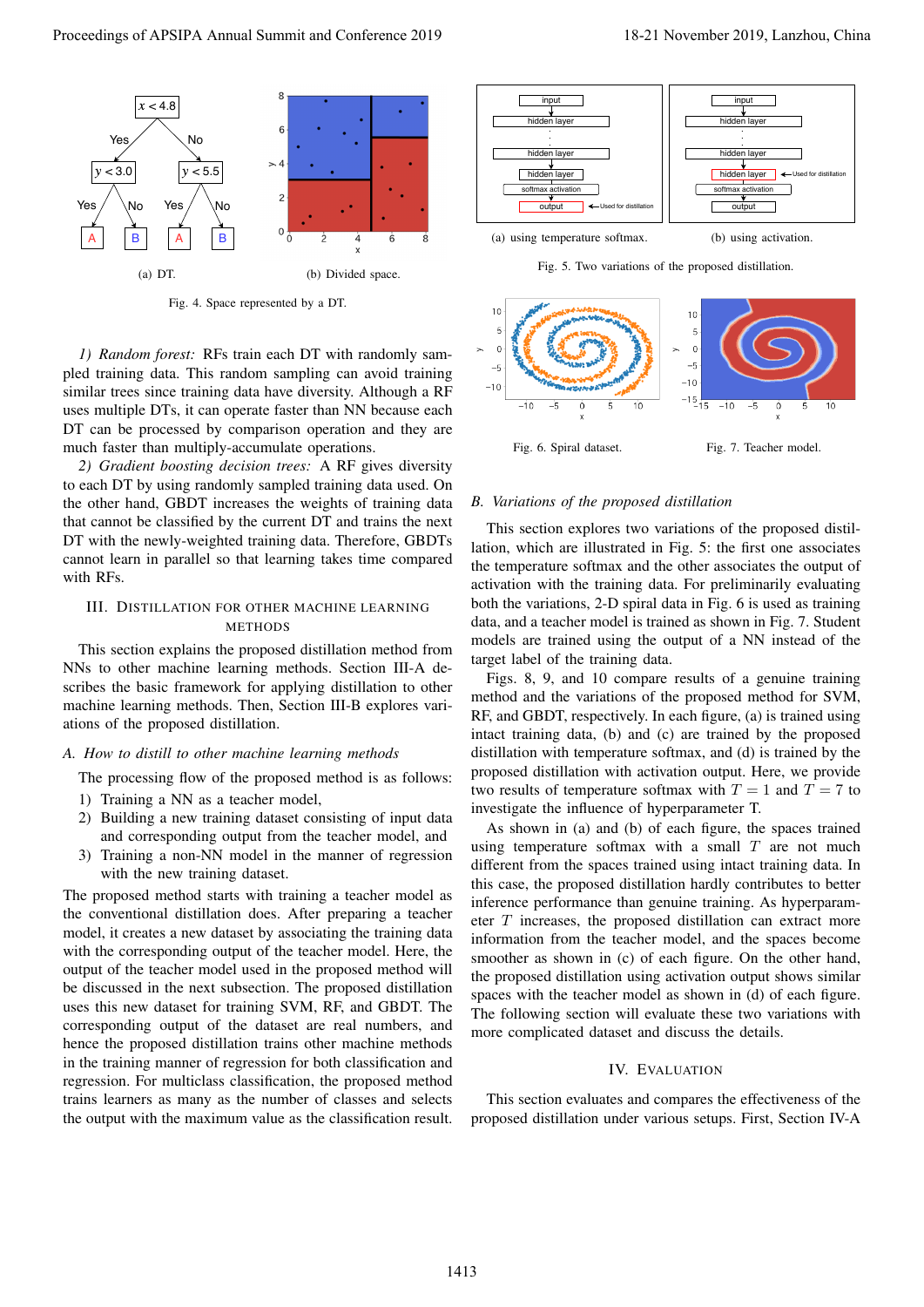

Fig. 8. Comparison of spaces trained by SVMs: (a) is trained using intact training data, (b) and (c) are trained by the proposed distillation using temperature softmax, and (d) is trained by the proposed distillation using activation output.



Fig. 9. Comparison of spaces trained by RFs: (a) is trained using intact training data, (b) and (c) are trained by the proposed distillation using temperature softmax, and (d) is trained by the proposed distillation using activation output.



Fig. 10. Comparison of spaces trained by GBDTs: (a) is trained using intact training data, (b) and (c) are trained by the proposed distillation with temperature softmax, and (d) is trained by the proposed distillation with activation output.

describes the evaluation environment, and then Section IV-B shows the distillation results.

## *A. Environment*

For evaluation, we use the CIFAR-10 dataset<sup>1</sup>. CIFAR-10 consists of  $60,000$   $32 \times 32$  color images of ten classes:  $6,000$ images per class. There are 50,000 training images and 10,000 test images. Only two of ten classes are used in the evaluation for simplicity. A CNN is adopted as a teacher model, and Fig. 11 shows the network configuration. Accuracy of the teacher model is 98.75% in two-class classification. The Keras library is used for implementing the CNN, and scikit-learn is used for implementing SVMs, RFs, and GBDTs.

## *B. Experimental results*

Section IV-B1, IV-B2, and IV-B3 evaluate the proposed distillation with SVMs, RFs, and GBDTs in order. For temperature softmax, each section uses the following three temperatures as a hyperparameter:  $T = 50$ ,  $T = 100$ ,  $T = 250$ .



Fig. 11. Schematic of convolutional neural network.

*1) Distillation to SVM:* TABLE I shows accuracy changes due to distillation for SVMs using activation output. This experiment uses RBF kernel and polynomial kernel and changes *C*, which is a parameter that penalizes errors. SVMs achieved remarkable accuracy improvements when  $C = 1,000$ . Besides, SVMs trained with distillation break the accuracy record of conventional training in both the RBF kernel and the polynomial kernel.

We also perform distillation using output after tempera-

<sup>1</sup>https://www.cs.toronto.edu/*∼*kriz/cifar.html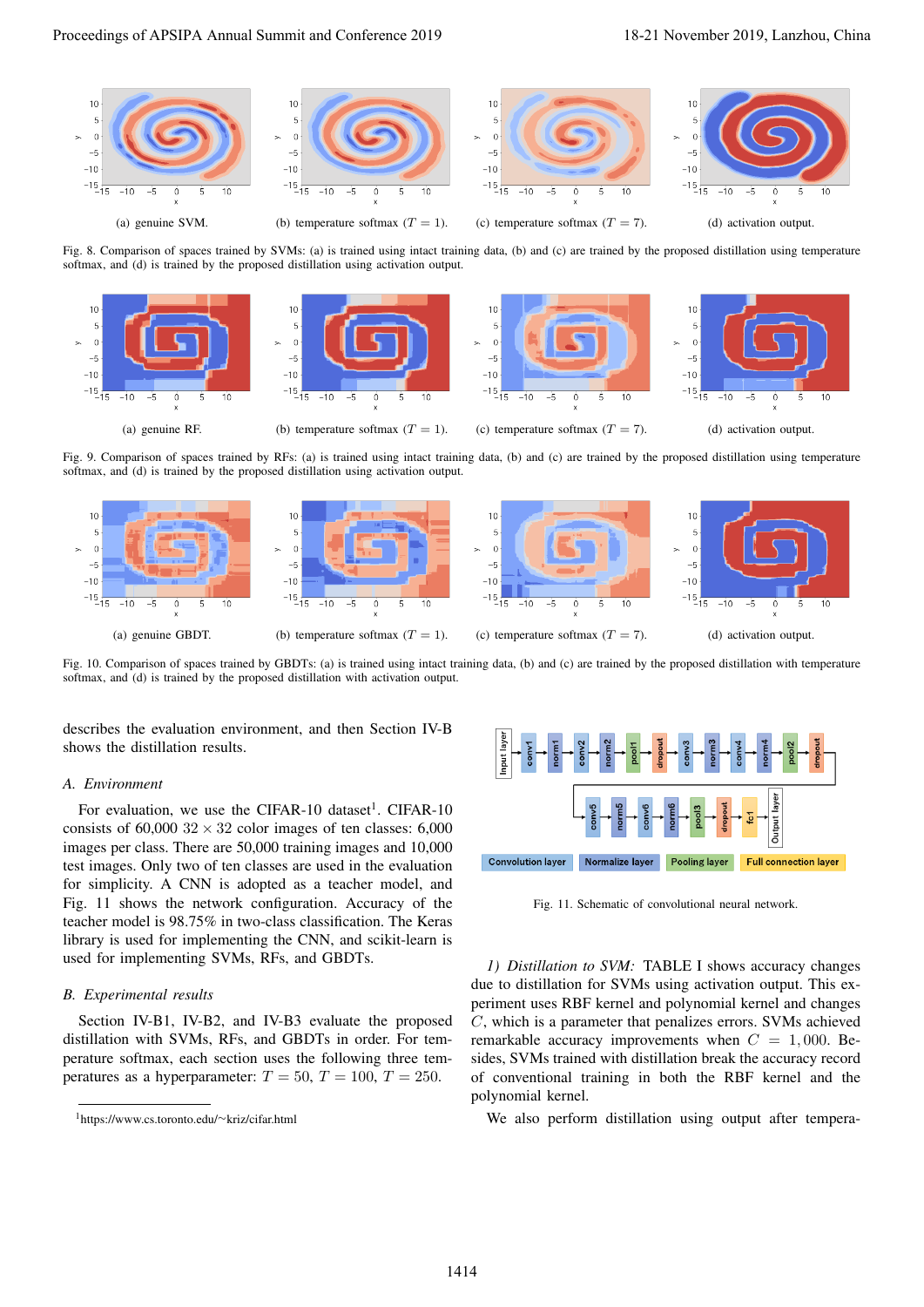TABLE I ACCURACY COMPARISON OF DISTILLING SVM WITH ACTIVATION(%)

|   |        | kernel function |       |            |                 |                    |          |  |
|---|--------|-----------------|-------|------------|-----------------|--------------------|----------|--|
|   |        | no distill      |       |            | distill w/ act. | diff.              |          |  |
|   |        | <b>RBF</b>      | poly  | <b>RBF</b> | poly            | RBF                | poly     |  |
|   | 0.1    | 89.00           | 88.90 | 73.90      | 76.45           | $-15.10$           | $-12.45$ |  |
|   |        | 92.55           | 91.80 | 82.20      | 82.05           | $-10.35$           | $-9.75$  |  |
| O | 10     | 94.20           | 91.55 | 88.15      | 87.10           | $\overline{-6.05}$ | $-4.45$  |  |
|   | 100    | 93.25           | 90.35 | 93.00      | 92.85           | $-0.25$            | 2.50     |  |
|   | 1,000  | 93.30           | 90.15 | 94.40      | 92.95           | 1.10               | 2.80     |  |
|   | 10.000 | 93.33           | 89.50 | 94.20      | 91.45           | 0.90               | 1.95     |  |



Fig. 12. Accuracy change of distilling to SVM (%).

ture softmax function at temperature  $T = 1$ ,  $T = 50$ ,  $T = 100$ , and  $T = 250$ . As the case of using activation output, distillation using temperature softmax achieved high accuracy, especially at temperature  $T = 50$  and  $T = 100$ . Fig. 12(a) and Fig. 12(b) summarize the change in accuracy when  $T = 50$  and  $T = 100$  and when using activation output. We omit the part where the inference accuracy degraded. These figures show that distillation using a temperature softmax also provides the same or better effect. Distillation to SVM achieved remarkable accuracy improvements, especially when C is large. This result can be explained by the fact that a large C tends to overfit the SVM model to outputs of NN.

*2) Distillation to RF:* TABLE II shows accuracy changes of distillation for RFs using activation output. We perform distillation by changing the number of trees and the depth of trees. RFs achieved accuracy improvements when the number of trees was small and the trees were deep. On the other hand, unlike SVMs, RFs trained with distillation failed to break the accuracy record of the conventional training. As in the case of the SVM, we performed distillation using a temperature softmax at temperature  $T = 1$ ,  $T = 50$ ,  $T = 100$ , and  $T = 250$ , and Fig. 13(a) to Fig. 13(d) show the results. From these figures, RFs improve the accuracy when the number of trees is small and the trees are deep regardless of the used output. This result also can be explained in the same manner with the above. It is by the fact that the small number of deep trees tends to overfit the RF model to outputs of NN. Proceeding of APSIPA Annual Summit and Conference 2019<br>
An exact summit and Conference 2019, Lanzhou, China 1415 and Conference 2019, Lanzhou, China 1415 and Conference 2019, Lanzhou, China 1415 and Conference 2019, Lanzh

*3) Distillation to GBDT:* TABLE III shows accuracy changes of distillation for GBDTs using activation output. We perform distillation by changing the number of trees and the depth of trees. When the number of trees was 4 and the depth of trees was 16, GBDTs achieved large accuracy changes. As in RFs, GBDTs failed to update the maximum value of inference accuracy.

We performed distillation using a temperature softmax at temperature  $T = 1$ ,  $T = 50$ ,  $T = 100$ , and  $T = 250$ , and achieved high accuracy at  $T = 50$ ,  $T = 100$ , and  $T = 250$ . Fig. 14(a) to Fig. 14(d) show the results. Although GBDTs also improve accuracy, it is difficult to identify the condition in which the accuracy improves, and further analysis is necessary.

# V. CONCLUSION

This paper proposed a distillation method from a NN to other machine learning methods. The evaluation experiment shows that it is possible for the proposed distillation to transfer the information of a NN to SVMs, RFs, and GBDTs in image classification using CIFAR-10. Especially, the accuracy of SVM increases by 2.80%, 90.15% to 92.95%. The accuracy of RFs and GBDTs also increases, but they failed to break the accuracy record of conventional training. As future work, we are planning to confirm the validity of the proposed method against more difficult classification problems.

### ACKNOWLEDGMENT

This work was supported by JSPS KAKENHI Grant Number JP19H04079.

#### **REFERENCES**

- [1] A. Krizhevsky, I. Sutskever, and G. E. Hinton, "ImageNet classification with deep convolutional neural networks," in *Proceedings of Advances in Neural Information Processing Systems*, Dec. 2012, pp. 1097–1105.
- [2] O. Russakovsky, J. Deng, H. Su, J. Krause, S. Satheesh, S. Ma, Z. Huang, A. Karpathy, A. Khosla, M. Bernstein, A. C. Berg, and L. Fei-Fei, "ImageNet large scale visual recognition challenge," *International Journal of Computer Vision*, vol. 115, no. 3, pp. 211–252, Dec. 2015.
- [3] A. Canziani, E. Culurciello, and A. Paszke, "Evaluation of neural network architectures for embedded systems," in *Proceedings of IEEE International Symposium on Circuits and Systems*, May 2017, pp. 1–4.
- [4] C. Cortes and V. Vapnik, "Support-vector networks," *Machine Learning*, vol. 20, no. 3, pp. 273–297, Sep. 1995.
- [5] L. Breiman, "Random forests," *Machine Learning*, vol. 45, no. 1, pp.  $-32,$  Oct. 2001.
- [6] Y.-L. Boureau, J. Ponce, and Y. LeCun, "A theoretical analysis of feature pooling in visual recognition," in *Proceedings of International Conference on Machine Learning*, Jun. 2010, pp. 111–118.
- [7] G. Hinton, O. Vinyals, and J. Dean, "Distilling the knowledge in a neural network," in *Proceedings of Advances in Neural Information Processing Systems Workshop*, Dec. 2015, pp. 1–9.